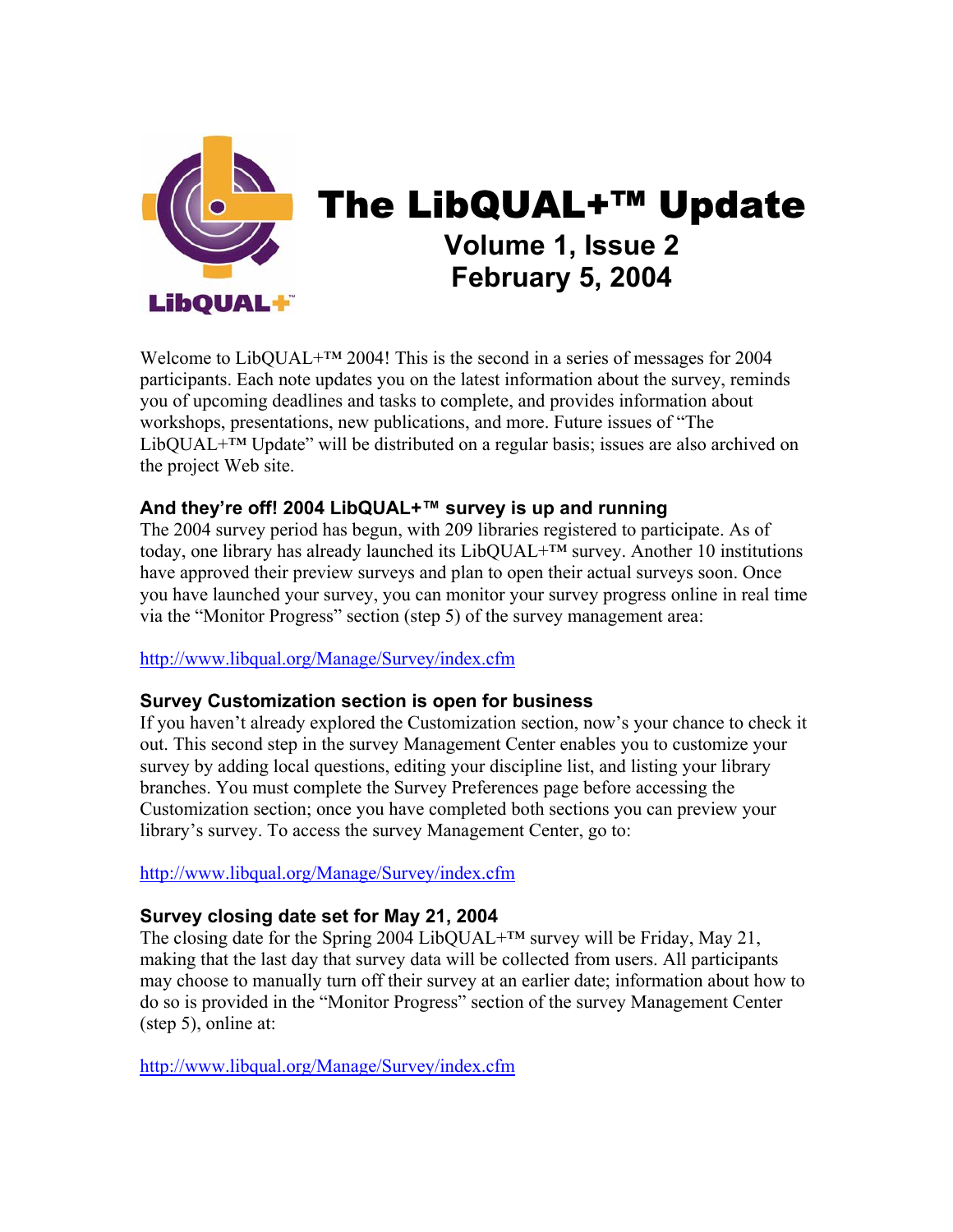# **Apply now for the Service Quality Academy: May 17-21, San Antonio, TX**

The 2004 Service Quality Evaluation Academy is now accepting participant nominations. The Academy is an intensive five-day program that focuses on both qualitative and quantitative methods for collecting and analyzing library service quality data. For  $LibOUAL+<sup>TM</sup>$  participants, the Academy is particularly helpful as you prepare to analyze your survey results. For more information about the Academy and how to apply, go to:

### <http://www.arl.org/stats/libqual/academy04.html>

# **Are you on the hunt for LibQUAL+™ promotional materials?**

Looking for items that you can use to promote your  $LibQUAL+<sup>TM</sup>$  survey? Want some handouts to place at your circulation and reference desks? Bookmarks and brochures are available to all participating institutions. To submit a request, send an e-mail to  $\h{libqual@arl.org}$  $\h{libqual@arl.org}$  $\h{libqual@arl.org}$  specifying the number of bookmarks and/or brochures you'd like, along with your mailing address.

### **San Diego, Glasgow workshops draw crowds**

The LibQUAL+™ team hosted a number of well-attended workshops in January for survey participants. Approximately 150 people attended the two-day workshop for 2004 participants at ALA Midwinter in San Diego, which included the first annual Share Fair. The international workshop, hosted by the University of Glasgow in Scotland, attracted more than 40 people from five different European countries.

# **The Reader's Guide to LibQUAL+™ Literature**

This regular feature directs your attention to new or notable articles about LibOUAL+<sup>TM</sup>. This issue, take a look at the following four seminal articles. All four articles appeared in *portal: Libraries and the Academy*, volume 2, no. 1, 2002:

• "LibQUAL+™: A Methodological Suite." Fred Heath.

[http://www.libqual.org/documents/admin/2.1heath.pdf](http://old.libqual.org/documents/admin/2.1heath.pdf)

• "Score Norms for Improving Library Service Quality: A LibQUAL+™ Study." Colleen Cook, Fred Heath, and Bruce Thompson.

[http://www.libqual.org/documents/admin/ScoreNorms.pdf](http://old.libqual.org/documents/admin/ScoreNorms.pdf)

• "Reliability and Structure of LibQUAL+™ Scores: Measuring Perceived Library Service Quality." Bruce Thompson, Colleen Cook, and Russel L. Thompson.

[http://www.libqual.org/documents/admin/Reliability&structure.pdf](http://old.libqual.org/documents/admin/Reliability&structure.pdf)

• "ARL Index and Other Validity Correlates of LibQUAL+™." Fred Heath, Colleen Cook, Martha Kyrillidou, and Bruce Thompson.

[http://www.libqual.org/documents/admin/ARLindex.pdf](http://old.libqual.org/documents/admin/ARLindex.pdf)